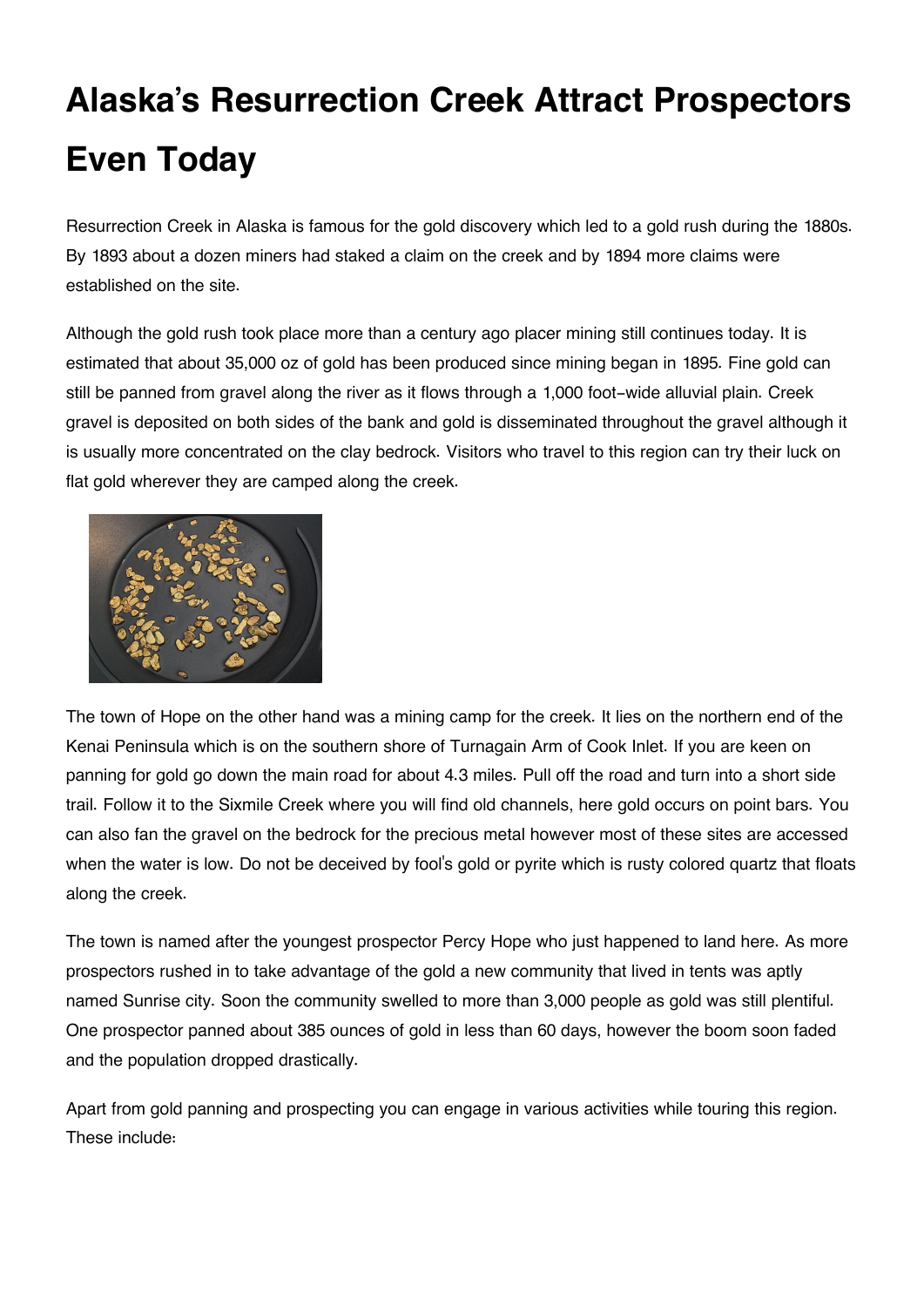

#### **White water rafting**

This area is popular as one of the best whitewater rafting sites in Alaska. There are two main rafting companies that operate from here and they supply all the equipment needed for the rafting adventure.

### **Fishing**

Nothing is more relaxing than angling in a scenic location. Hope and Resurrection Creek are ideal places for visitors who travel to this region and wish to spend their vacation in relative solitude as well as peace. One of the main reasons why these sites are such popular fishing locations is the variety of fish species. Here you will find trout and salmon varieties including the red salmon which is considered as one of the most difficult fish to catch.

Tourists who are enthusiastic about hiking have a wide range of locations to choose from. This includes:



#### **Resurrection Creek Trail**

This is a 38-mile trail that ends in Cooper Landing. During the hike you will go through alpine and forested terrain with elevation reaching up to 2,000 feet.

#### **Gull Rock Trail**

It crosses rock slides as well and an avalanche gully. The trail affords you amazing views of the surrounding area while also cutting through an old cathedral like forest where a saw mill was located in the 1920s.

#### **Twin Lakes**

This is a trail that is unmarked beginning at Palmer Creek Road. It is a fairly steep terrain which zigzags up the mountain next to the waterfall.